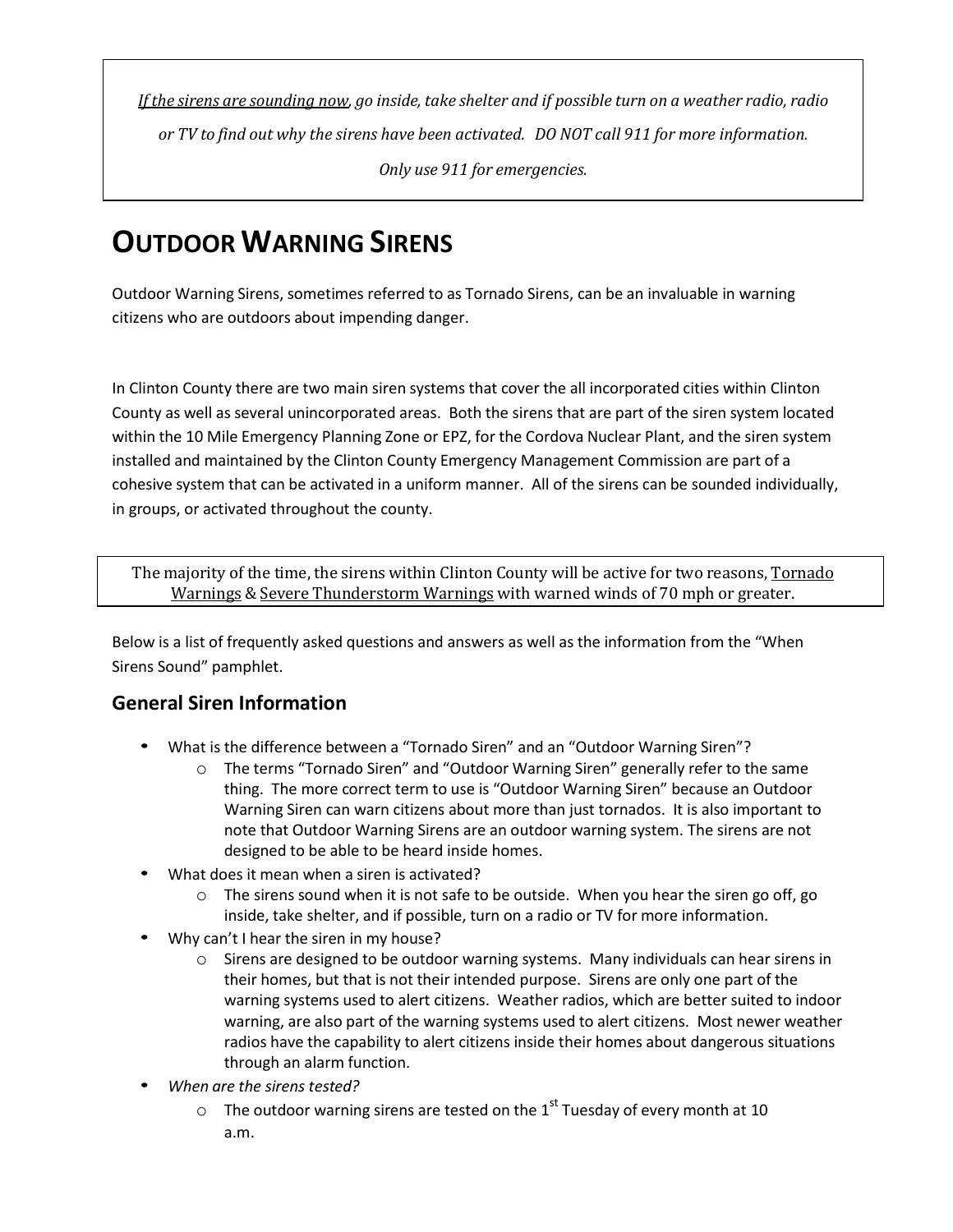## **Activation Guidelines and Protocol**

- Who activates the sirens?
	- o Sirens are generally activated by Communications (A.k.a. 911/PSAP)
		- Sires can also be activated via a backup location
		- Sires can also be activated via local fire departments
- With regard to weather, why would the sirens be activated?
	- o A Tornado Warning
	- o A Severe Thunderstorm Warning **WITH** warned winds of 70 mph or greater and/or golf ball size hail (1.75") or greater
	- $\circ$  The sighting of a Tornado by a reliable source (such as a trained weather spotter)
- Why are the sirens being activated for Severe Thunderstorm Warnings with warned winds equal to or in excess of 70 mph?
	- o Winds of 70 mph are the equivalent to:
		- EF 0 Tornado
		- Strong Tropical Storm or Class 1 Hurricane
	- $\circ$  In response to straight line winds during a summer storm where the sirens were not activated and several people were injured or killed by damage from the winds.
	- o There is a significant and real danger to life and property when winds reach approximately 70 mph
- Is there an "All Clear" signal?
	- $\circ$  There is no all clear sounding for the siren system. If the sirens are activated again it is generally because of a new threat or a warning has expired and a new warning has been issued. When the sirens sound for a second time, it does not mean it is safe to come out of shelter areas.
- Are all of the sirens activated at the same time?
	- $\circ$  The siren system has been created in such a way that not all sirens have to be activated at the same time, but can be if necessary. The idea is that only the sirens in the area affected will be sounded. The area where the sirens will be activated is generally determined by the area covered by the warnings issued by the National Weather Service. Currently Clinton County is divided into several areas – North and South as well as East, West and Central. When combined, this creates six areas total. Individual sirens may also be activated as well.

## **What to do when the sirens are activated**

- What should we do when the sirens are activated?
	- o Take shelter and if possible listen to your weather radio, TV or radio for more information.
- How can I tell the difference between sirens that have been activated for thunderstorm warnings with 70 mph winds vs. a tornado warning?
	- $\circ$  There are not different siren sounds for 70 mph winds vs. tornado warnings. Each citizen needs to take some responsibility for his or her own safety and find out why the sirens have sounded. Once again, the sirens are an outdoor warning system.

Hearing the sirens just means it is not safe to be outside and individuals should go inside, take shelter and find out what is going on. If there is a severe thunderstorm warning, individuals must either read or listen to the text being produced by the national weather service to confirm if the sirens have been activated for strong winds.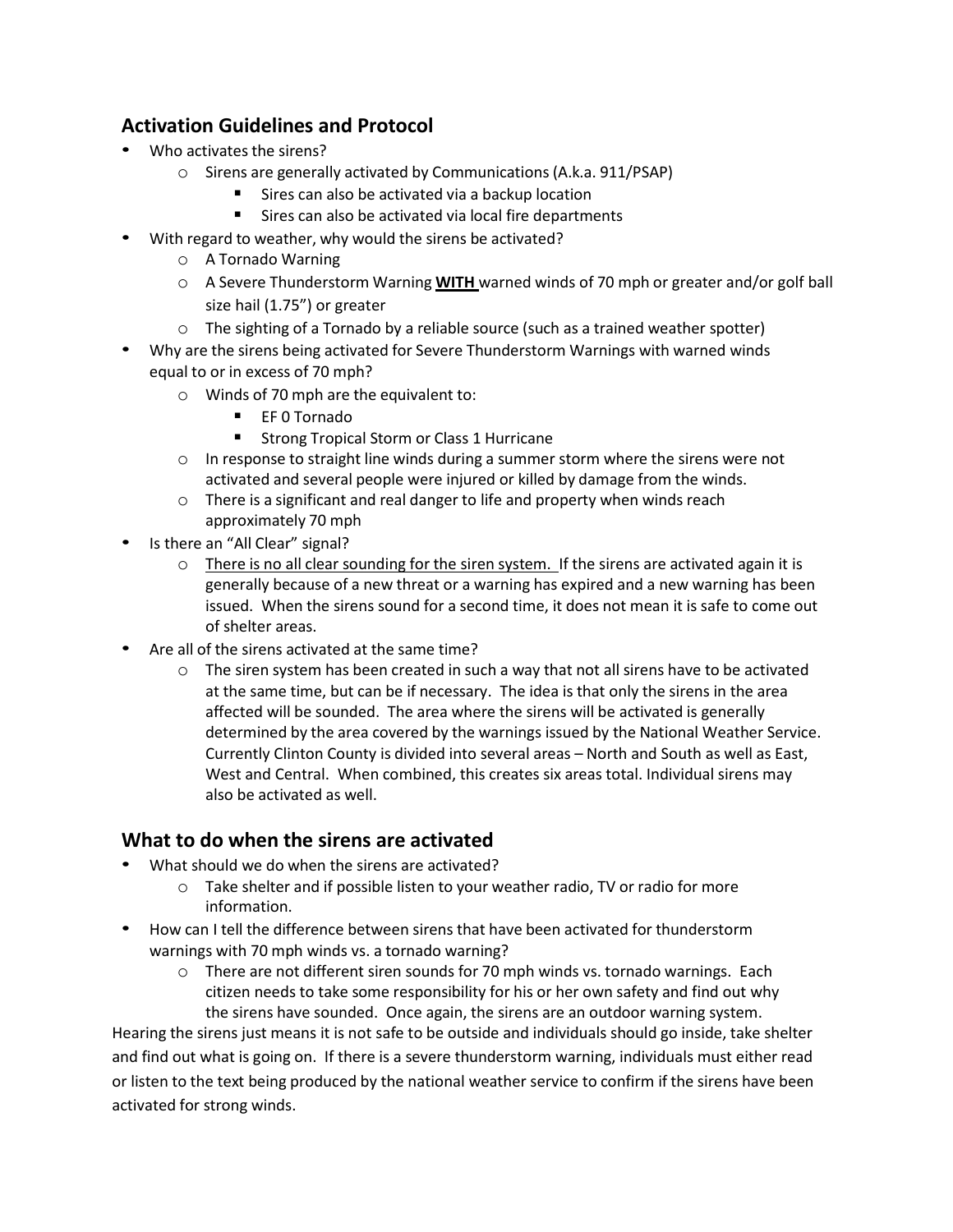



# Take Cover and Tune In!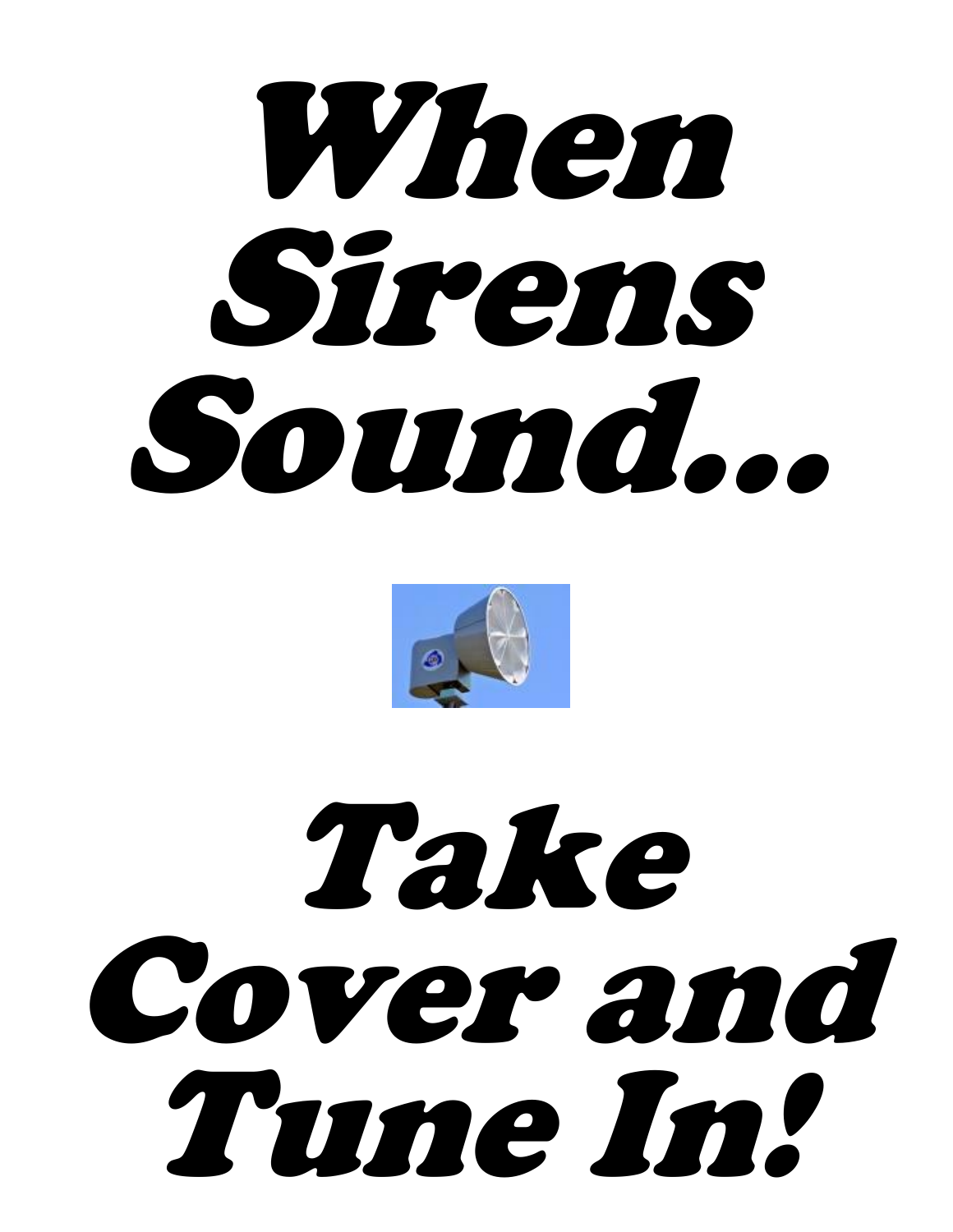## *WHAT DO THE OUTDOOR WARNING SIRENS MEAN?*

No matter what you are doing, any time you hear an outdoor warning siren go off, you should always find shelter, take cover, and if possible turn on a radio or TV to a local station for more information and possible emergency instructions.

One of the most common and widely recognized methods of public outdoor warning is through the use of outdoor warning sirens. They are used by local communities for a variety of purposes:

- Testing 1<sup>st</sup> Tuesday of each month at 10:00a.m.
- **Alerting** members of a volunteer fire department of a fire
- **Severe Weather –** Including Tornado Warning and/or Severe Thunderstorm Warning with warned winds of 70 miles per hour or greater and/or golf ball size hail (1.75") or greater.

 **Major Hazardous Material** or **Chemical Spill –** To warn a local community about a release.

During emergencies residents will hear a 3 minute steady signal of the outdoor warning sirens. When you hear the sirens and are unsure why they are sounding, **go indoors and tune your radio to one of the Emergency Alert System (EAS) Stations**, and listen for essential emergency information (see the "Where Should I Listen for More Information?" Section).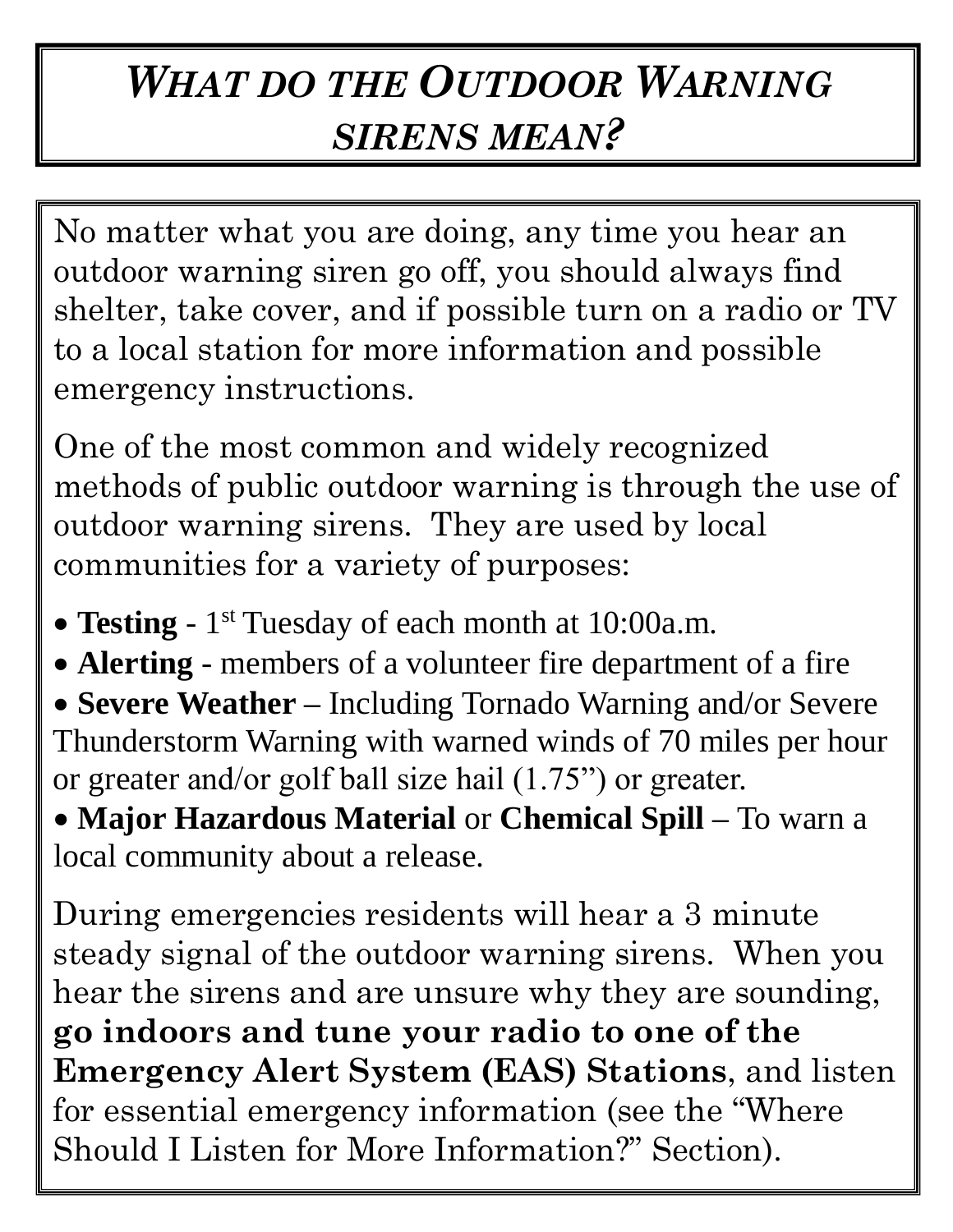## *HOW SHOULD I TAKE COVER?*

To "take cover" means to go inside immediately. The sirens sound when it is not safe to be outside. Make sure that everyone in your family knows the safest place to be in your home during an emergency.

During a severe weather emergency a basement or another underground shelter is the safest place to be. If you do not have a basement, stay on the first floor and put as many walls between yourself and the outdoors as possible. Stay away from windows. No matter where you are sheltering, always try to shelter under a sturdy piece of furniture.

If you live in a mobile home, it is extremely important to identify the closest safe place to take cover and shelter before an event. If your mobile home park does not have a storm shelter, consider speaking with the owner or manager about building or creating one. During severe weather, mobile homes are never a safe place to shelter, even if they are anchored to a foundation.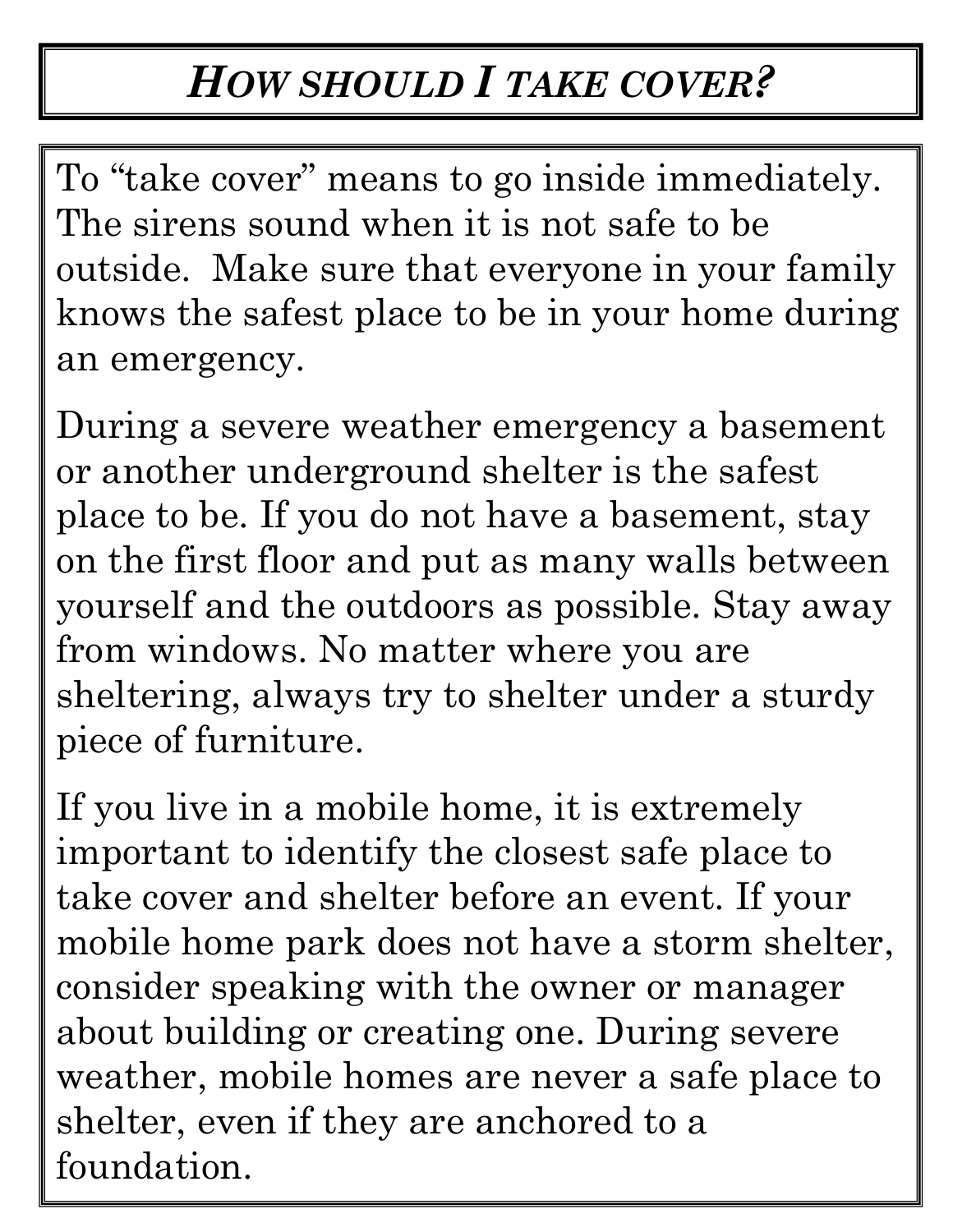## *WHERE SHOULD I LISTEN FOR MORE INFORMATION?*

**DO NOT call 911** or local fire or police agencies to ask why the sirens are sounding. If it is an emergency, they are busy getting equipment and resources to the emergency scene.

When you hear sirens sound in Clinton County, tune to your local Emergency Alert System (EAS) station for further information. Primary EAS stations for Clinton County include:

> **East and Central Clinton County:** KROS – 1340 AM/105.9 FM KCLN – 1390 AM The Eagle– 94.7 FM National Weather Service Weather Radio Clinton County Emergency Notification System

**West and Central Clinton County:** KBOB – 104.9FM KMAQ – 95.1 FM KMAQ – 1320 AM National Weather Service Weather Radio Clinton County Emergency Notification System

Remember, outdoor warning sirens are just that, outdoor warning. The sirens are meant to be heard outside to signal you to go indoors.